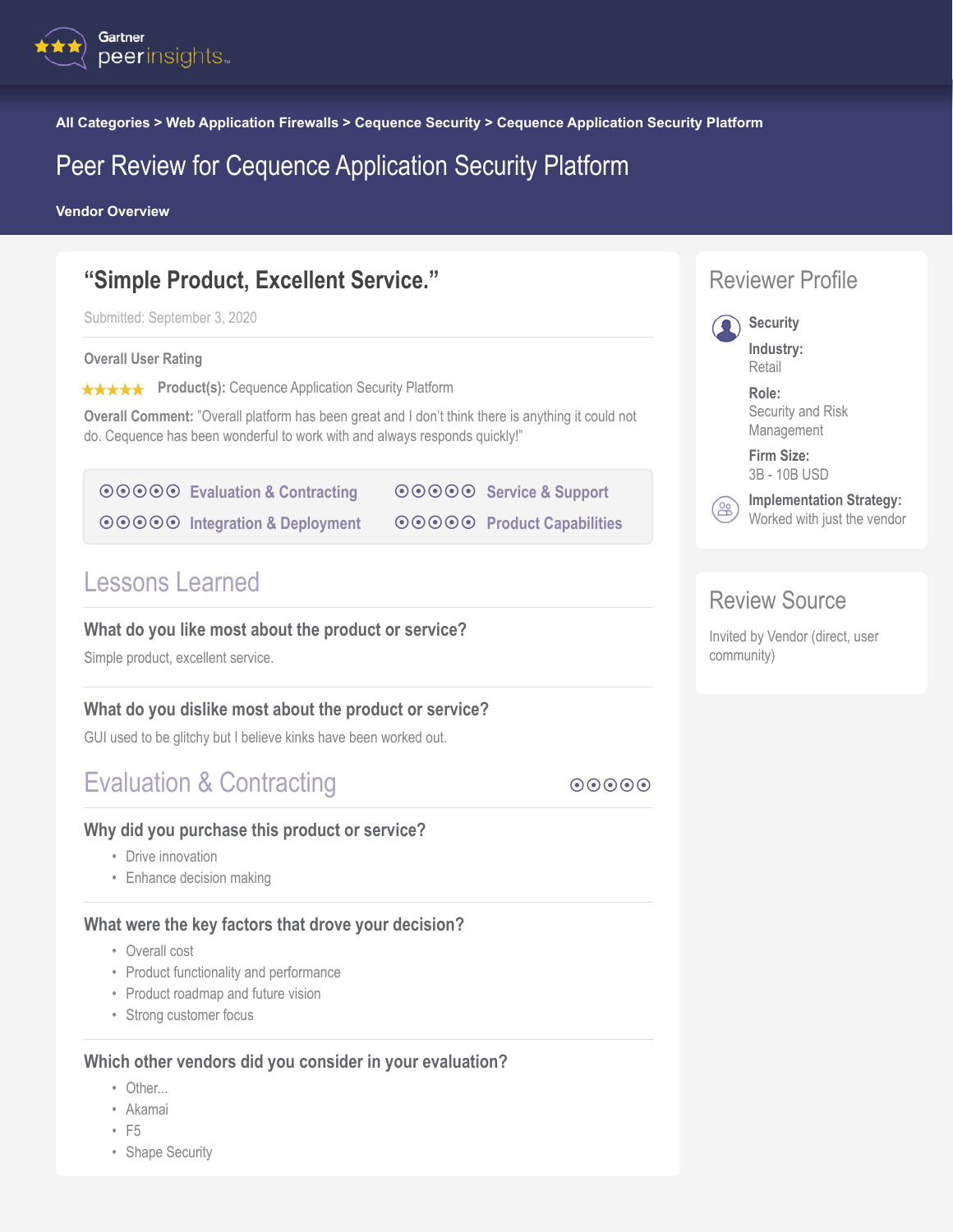<span id="page-1-0"></span>

| Integration & Deployment                                                | $\odot\odot\odot\odot$ |
|-------------------------------------------------------------------------|------------------------|
| When was this product or service deployed at your organization?<br>2016 |                        |
| How long did your deployment take?<br>$0 - 3$ months $($ 3)             |                        |
| What was your implementation strategy?<br>Worked with just the vendor   |                        |
|                                                                         |                        |
| <b>Service &amp; Support</b>                                            | $\odot\odot\odot\odot$ |
|                                                                         |                        |
| <b>Product Capabilities</b>                                             | $\odot\odot\odot\odot$ |
| <b>API security</b>                                                     |                        |
| <b>Bot mitigation</b>                                                   |                        |
| <b>DDoS Protection</b>                                                  |                        |
| <b>Downward Scalability</b>                                             |                        |
| <b>Management and MSS</b>                                               |                        |
| <b>Monitoring and Reporting</b>                                         |                        |
| <b>Positive Security/Anomaly Detection</b>                              |                        |
| Programmability                                                         |                        |
| <b>Rule-Based Controls and Signatures</b>                               |                        |
| <b>Scalability and Geographic Presence</b>                              |                        |
| <b>Technical Architecture</b>                                           |                        |